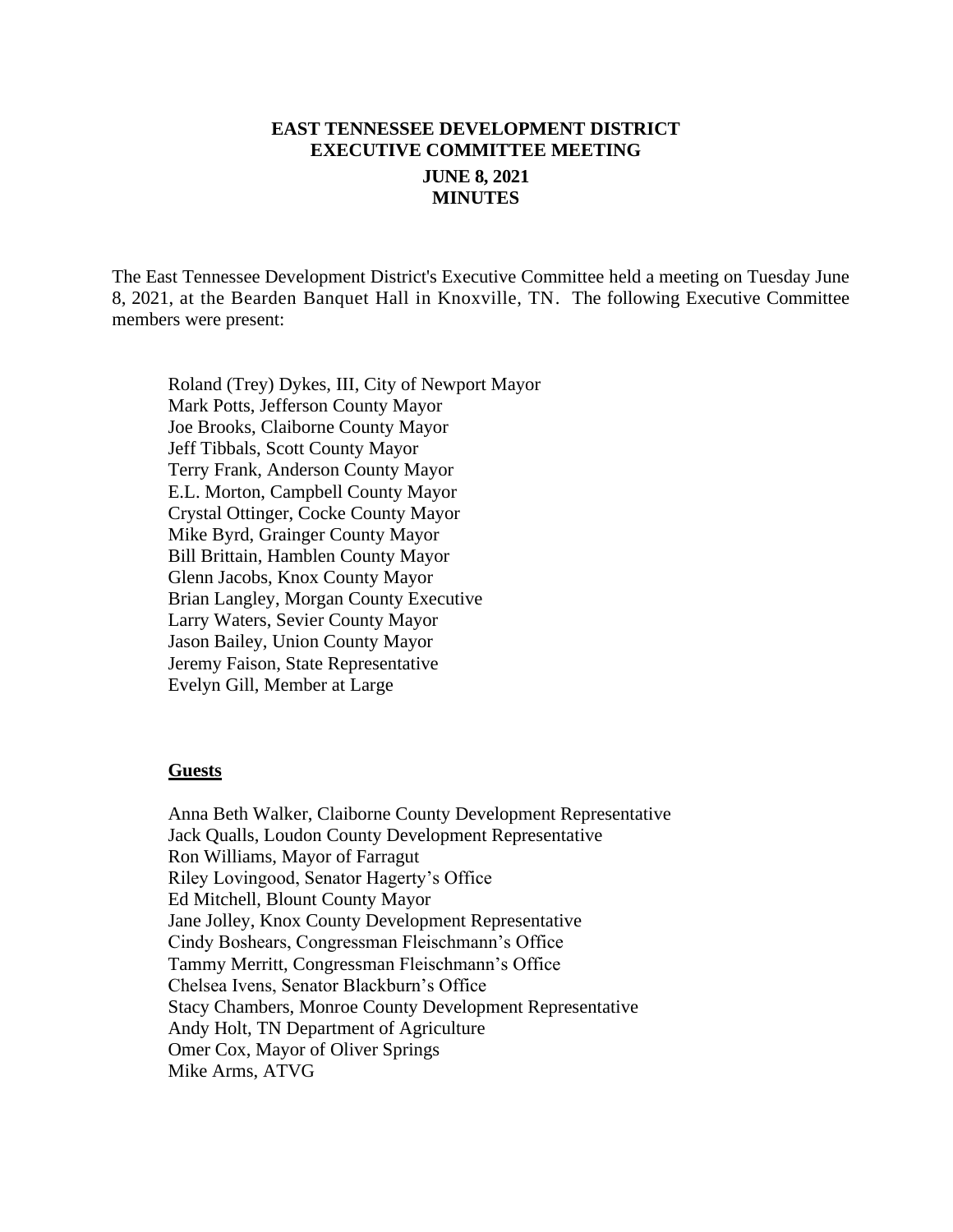# **CALL TO ORDER**

Chairman Trey Dykes called the meeting to order.

# **MINUTES**

Chairman Trey Dykes presented the minutes of the May 11, 2021, meeting to the Executive Committee for approval. Member at Large Evelyn Gill made a motion to approve the minutes as presented, it was seconded by Campbell County Mayor E.L. Morton, and the minutes were unanimously approved.

## **TREASURER'S REPORT**

The Treasurer's Report for the month ending April 30, 2021, was presented by Scott County Mayor Jeff Tibbals. Mayor Jeff Tibbals made the motion to accept the report as presented and it was seconded by Jefferson County Mayor Mark Potts, and it was approved by all.

## **DIRECTOR'S REPORT**

Rick Yakubic, ETDD Executive Director, gave his director's report:

Mr. Yakubic welcomed everyone to the meeting. Mr. Yakubic mentioned that we are still in our transition period. Mr. Bobrowski is continuing to come once a week to assist in the transitioning. Continued training with our new Financial Officer and Financial Assistant. Mr. Yakubic is currently getting the Federal and State contracts changed over into his name. We are, also, currently working on revising the Employee Handbook to have it current with state laws and employee files. We are revising our by-laws and hoping to have it more in line with ETHRA.

# **Grants Update**

# **EPA Brownfield Coalition Grant**

Mr. Yakubic announced we received the EPA Brownfield Coalition Assessment Grant of \$600,000. Campbell County received one for \$600,000 as well which makes it a total of 1.2 million of assessment grants from the EPA. Our staff will be working diligently with assessments as well as assisting Campbell County with their grant.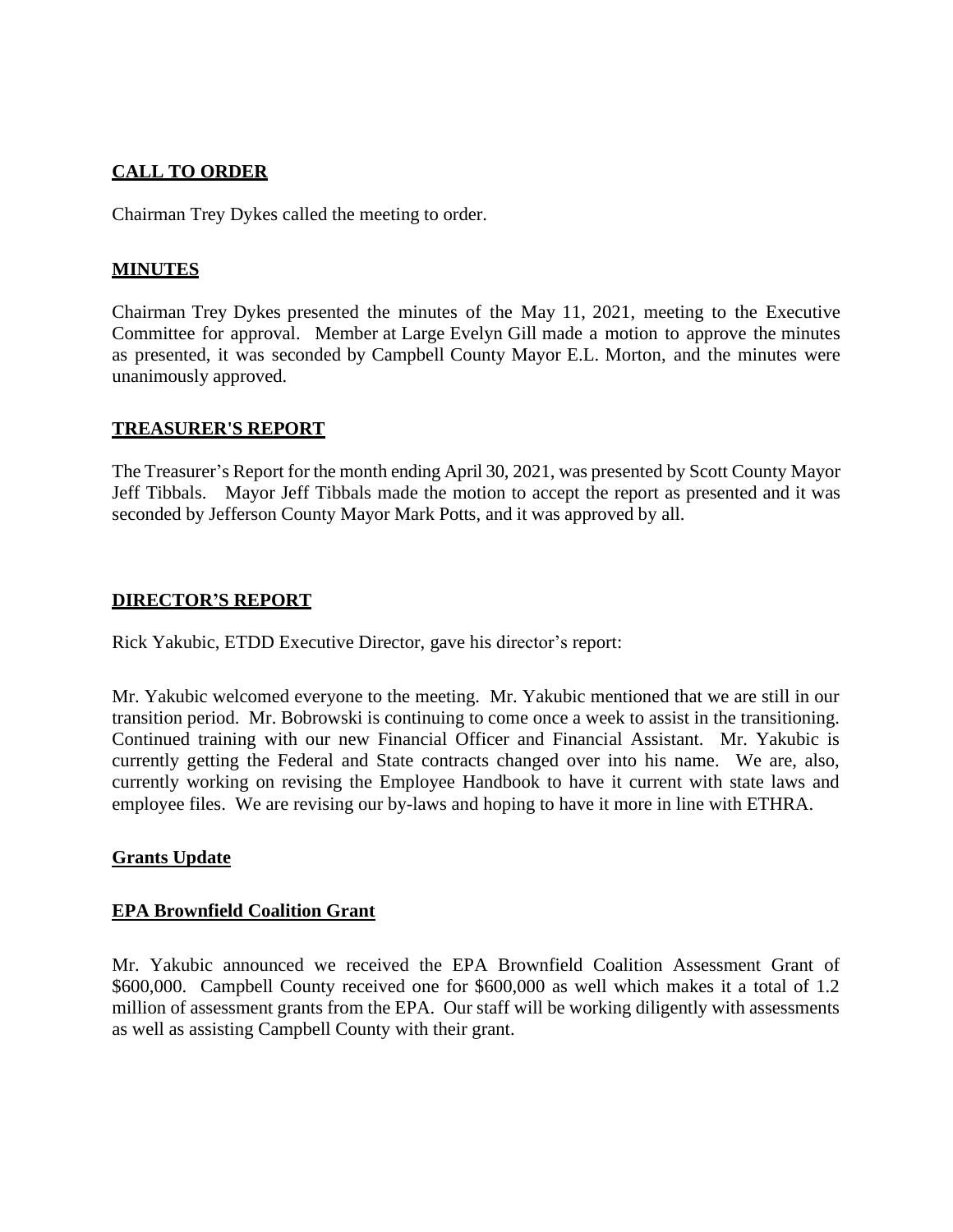## **ARC Grants**

Mr. Yakubic announced that ARC approved a grant for Cocke County for Newport Utilities to start extending waterlines to Parrottsville which is a \$500,000 grant. Still waiting to hear on full applications that were submitted for Jellico for the Jellico Hospital and for Grainger County for the Agribusiness program at the High School.

## **Bullet Proof Vests Grants**

Mr. Yakubic reported that our grant staff is currently working on assisting the following communities on the administration of their current bullet proof vest grant program: Anderson County, Grainger County, Norris, Sweetwater, Bean Station and Jacksboro.

## **CDBG Grants**

Our staff continues to answer questions on the CDBG applications that were submitted in April. About fourteen applications were submitted and hope to hear on those by September.

#### **Rural Planning Organization Program**

Mr. Yakubic mentioned that we have RPO meetings coming up on June  $17<sup>th</sup>$  for the South and North RPO Technical Committee and Executive Board.

We are also doing the RUPI studies which is the Rural Planning Initiative. It is about 90% complete. Three corridor studies which are SR 72 in Monroe County, SR 29 in Oneida, and SR 33 in New Tazewell. Also, 2 Bike Pedestrian plans; one in Parrottsville and one in Newport. We are currently doing studies for 3 counties under the Land Use & Transportation Plan; Grainger County is at 80% complete, Scott County at 25% complete, and Campbell County is just starting.

#### **Proposed Salary Increase**

Mr. Yakubic mentioned that last month he sent out a proposed salary increase for your consideration to the Executive Committee members. It is well covered in the budget which was approved back in May. It would be a cost-of-living increase of 3% with a few individuals getting a slightly higher percentage as a merit increase. Mr. Chairman was asked for a motion for approval.

Morgan County Executive Brian Langley made a motion to accept the proposed salary schedule as presented, Member at Large Evelyn Gill seconded the motion, and it was approved by all.